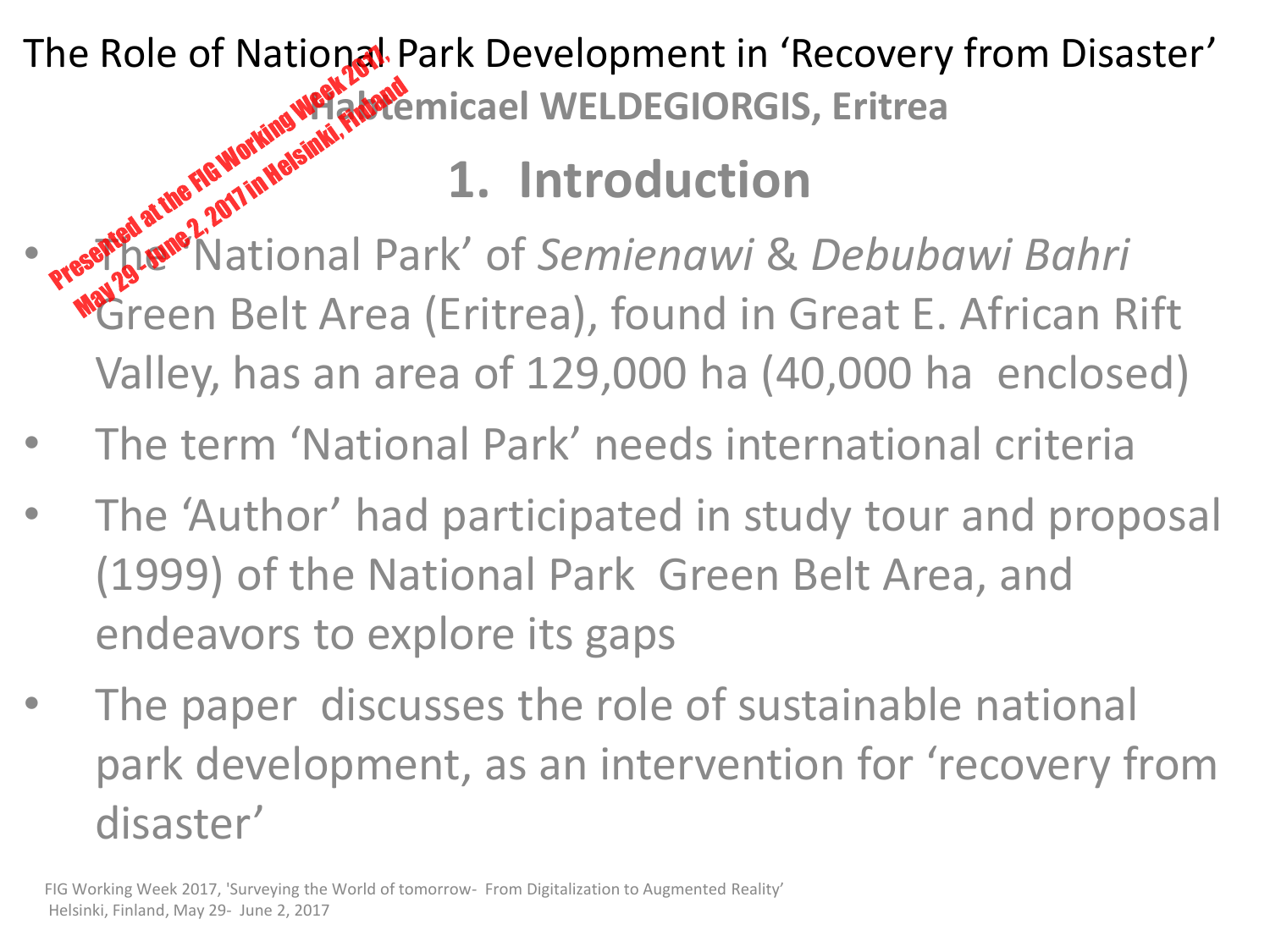#### **2. The Rationale for National Park**

- A century ago, 30% of Eritrean land was covered by forests, 11% in 1952, 5% in 1960, & 1% or less in 1995
- Sahara Desert is pushing southward, and is expanding
- Climate change and habitat loss are becoming threats to wildlife
- It is home to some of the last highly diverse range of globally unique remnant tropical coniferous and broad-leafed forests and mammal and bird species
- Thus, this alarming trend has to be reversed or at least checked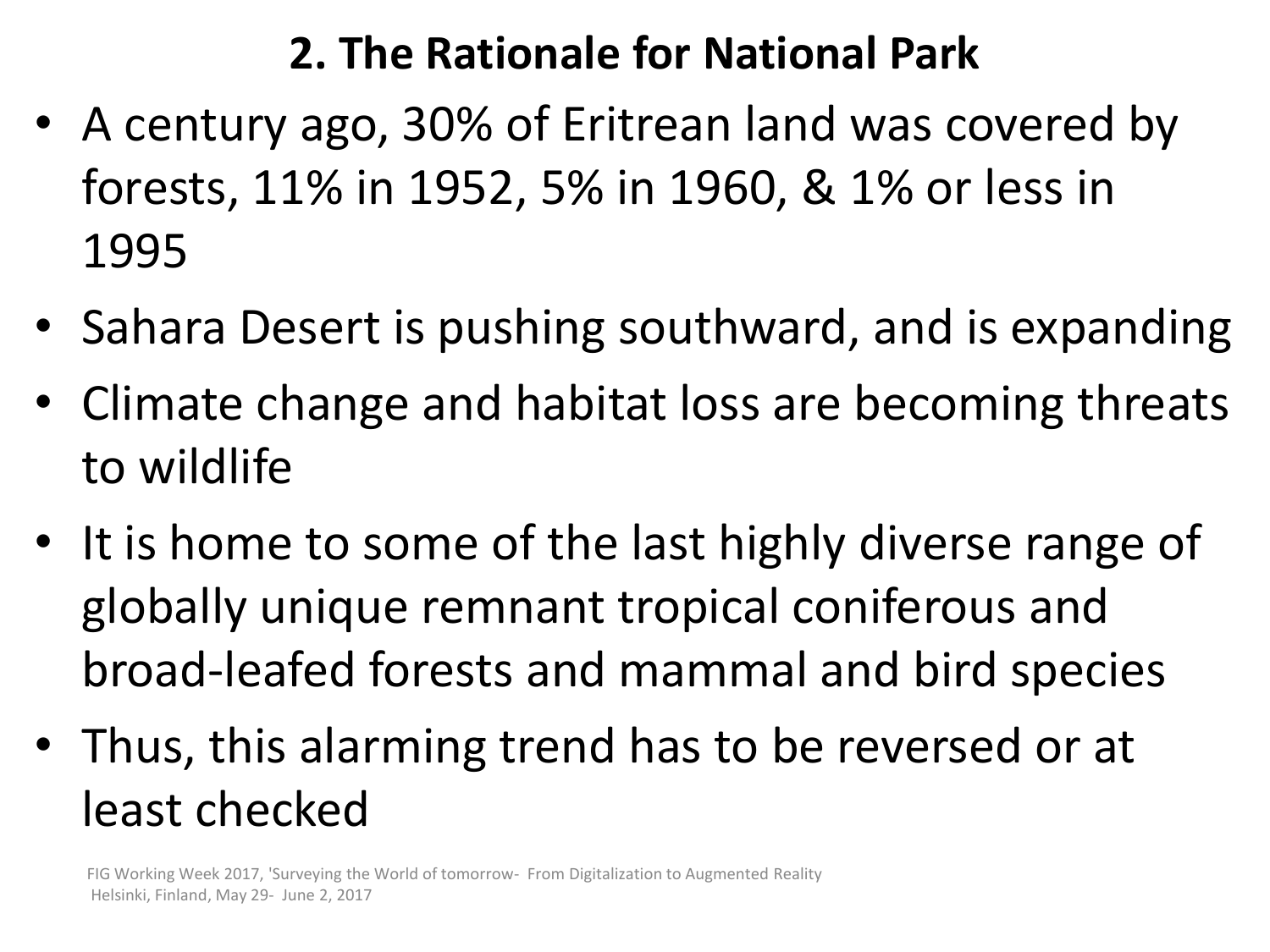# 3. **National Park Defined**

- **National parks:** 'large natural or near natural areas set aside to protect large-scale ecological processes, along with the complement of species & ecosystems characteristic of the area, which also provide a foundation for environmentally & culturally compatible, spiritual, scientific, educational, recreational….opportunities' (IUCN, 2002)
- **Criteria**: must be designated, legally declared, enclosed, have own park mgn't/rangers, adequate budget, sufficient staff, etc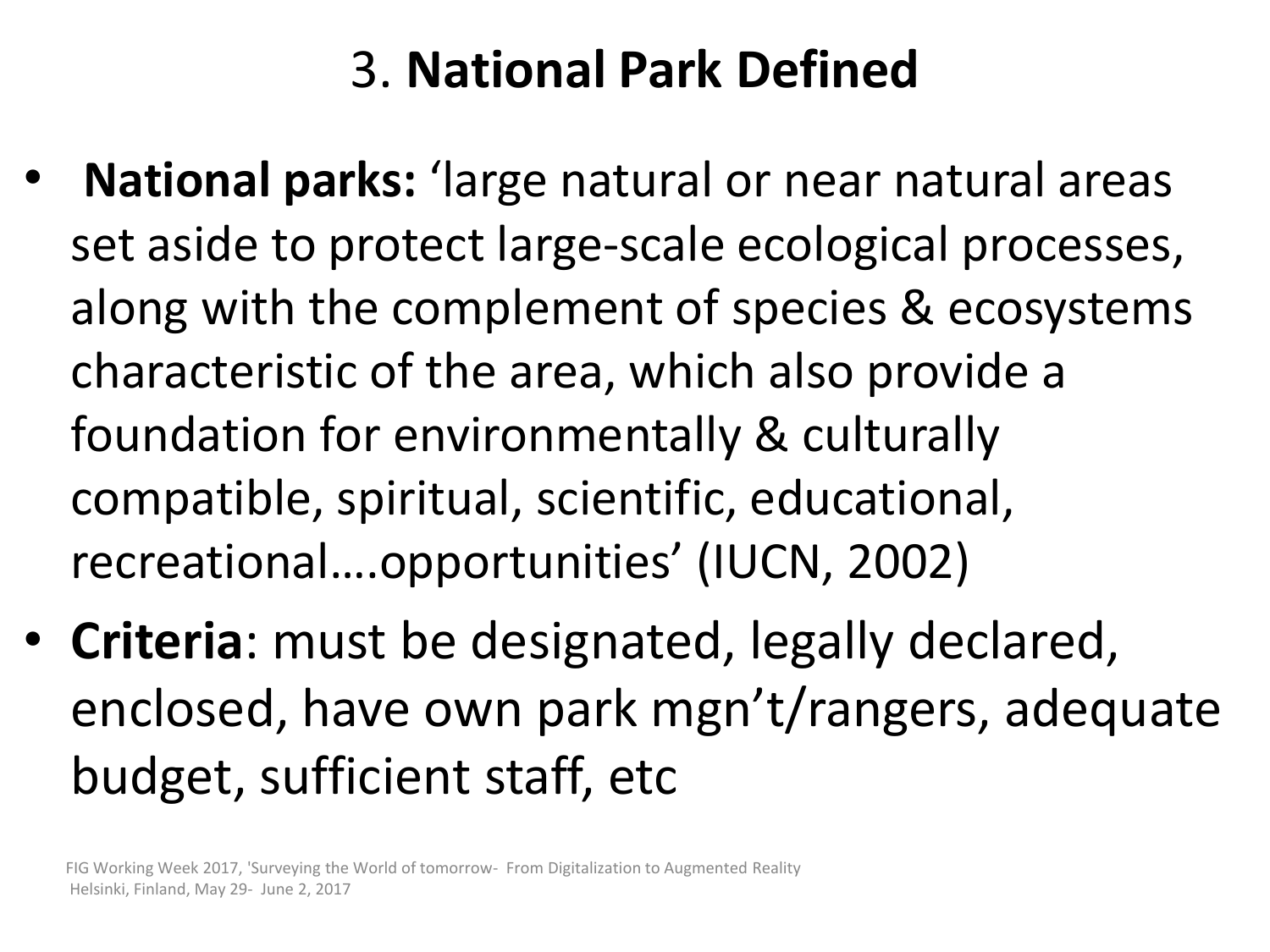## **4. Purpose of the Research**

• As a learning process: personal interest to identify the gaps of the Eritrean National Park & contribute towards its appropriate dev't

• Study global Protected Areas (national parks) & ecotourism dev't and their relevance to Eritrea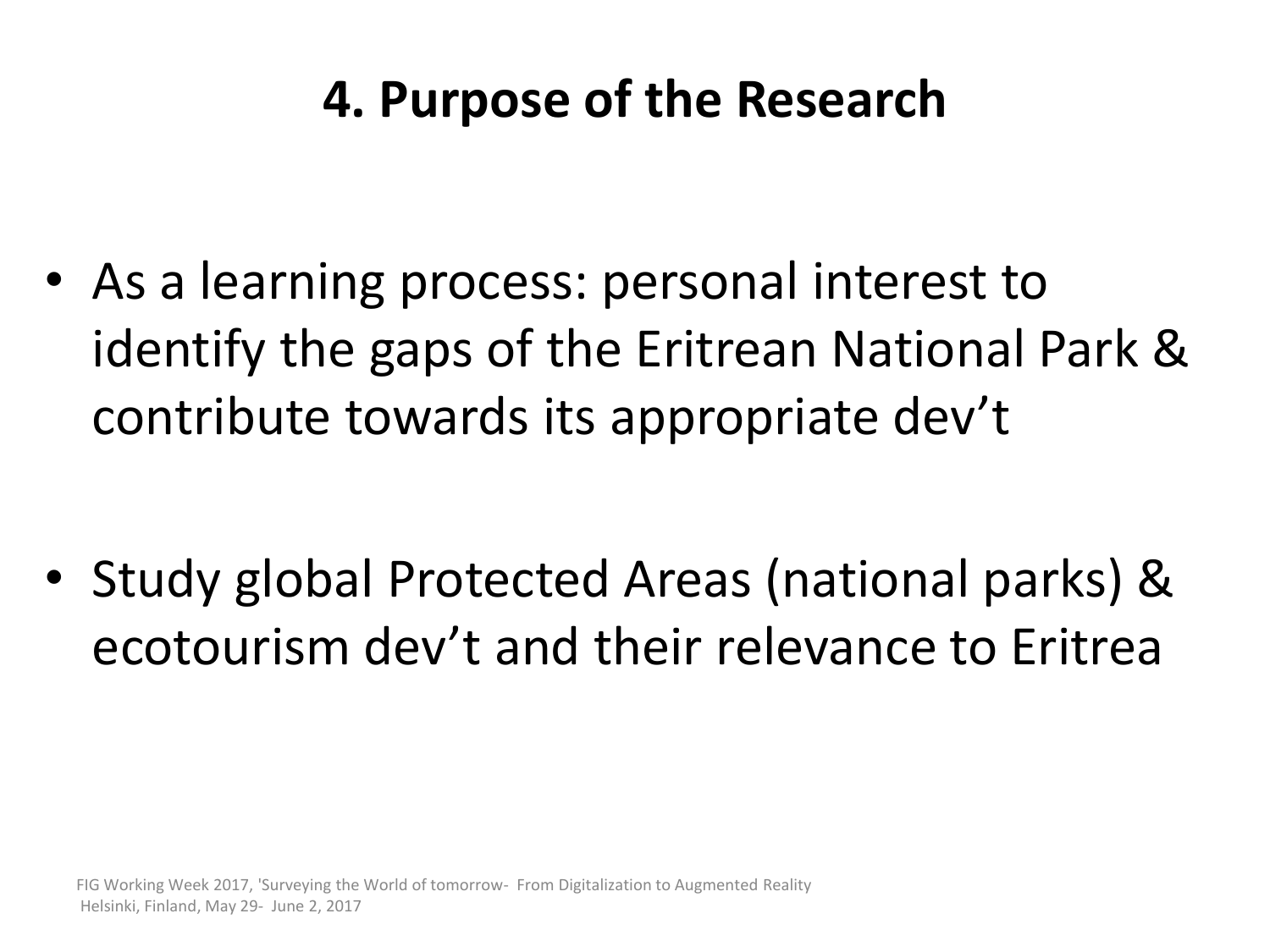# **5. Findings at Global level**

- National parks need to have International criteria
- Need regular training, education & awareness -raising
- Need research and dissemination of findings
- Need sustainable BD (indigenous & global species)
- Ecotourism is essential for sustainable national park
- Hot springs are useful for therapeutic recreation, ecotourism and national park dev't
- Need of innovative park mgn't for sound ecotourism & communities' socio-economic benefits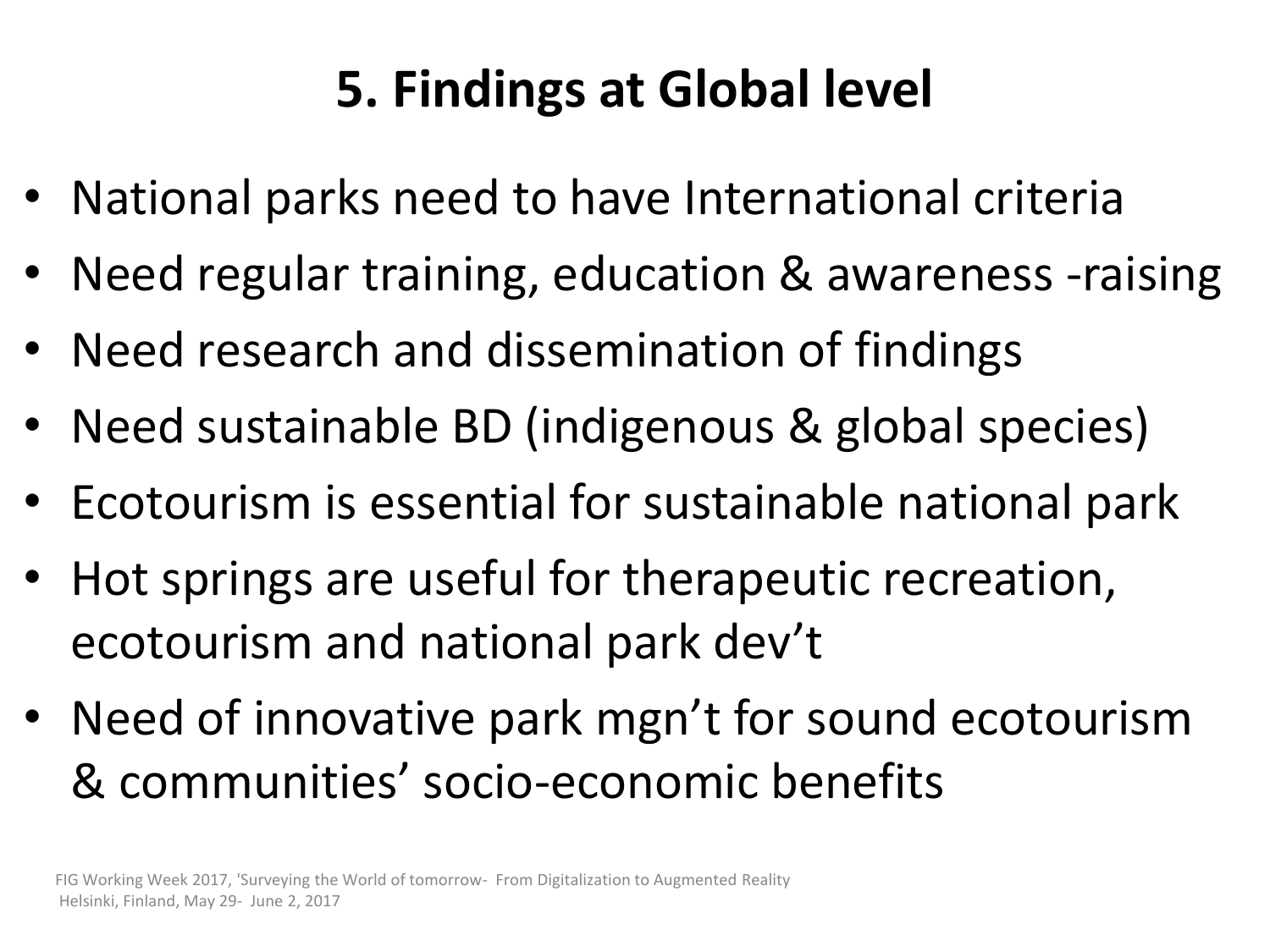## 6. Findings at Local Level

- National Forestry and Wildlife Authority put in place
- BD conservation, a Gov't priority area since independence
- Nurseries of indigenous & exotic species established
- Modern poultry and bee-keeping introduced
- Plant quarantine proclamation in place
- Law on environment issued
- Tradition of soil & water conservation practices
- Coffee & citrus fruits plantations
- Banning cutting of trees & killing of wild animals need to be supplemented with alterative energy sources for cooking & construction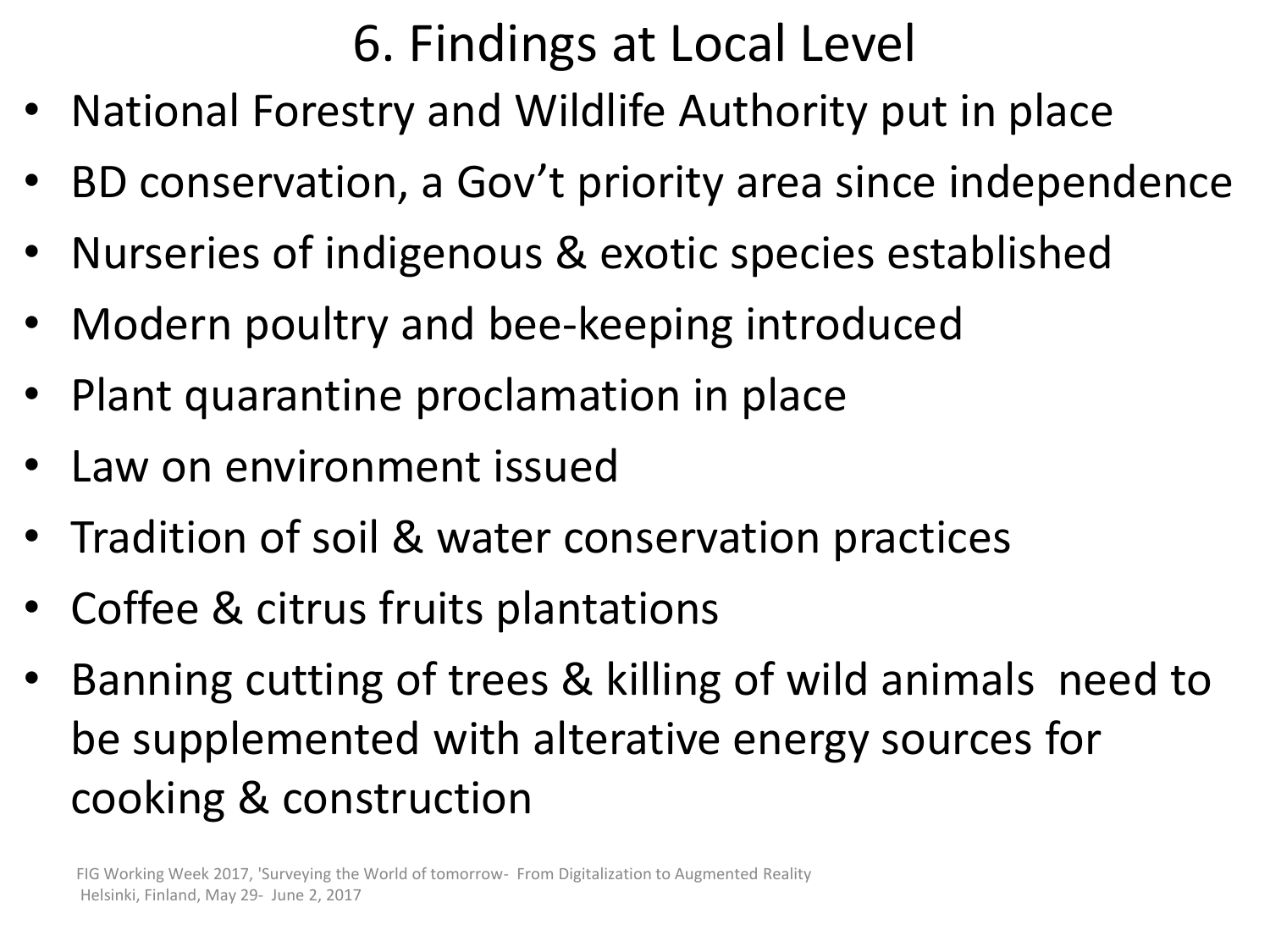- 'National park', short of international criteria, a critical factor
- The Green Belt is suitable for ecotourism
- Two rainy seasons- evergreen
- Spectacular land scenery with diverse flora & fauna
- 'Outstanding spot for bird-watching'
- Impressive weather, with low-lying summer fogs
- Availability of hot springs for therapeutic recreation & ecotourism
- Historic Monastery of Debre-Bizen (1361)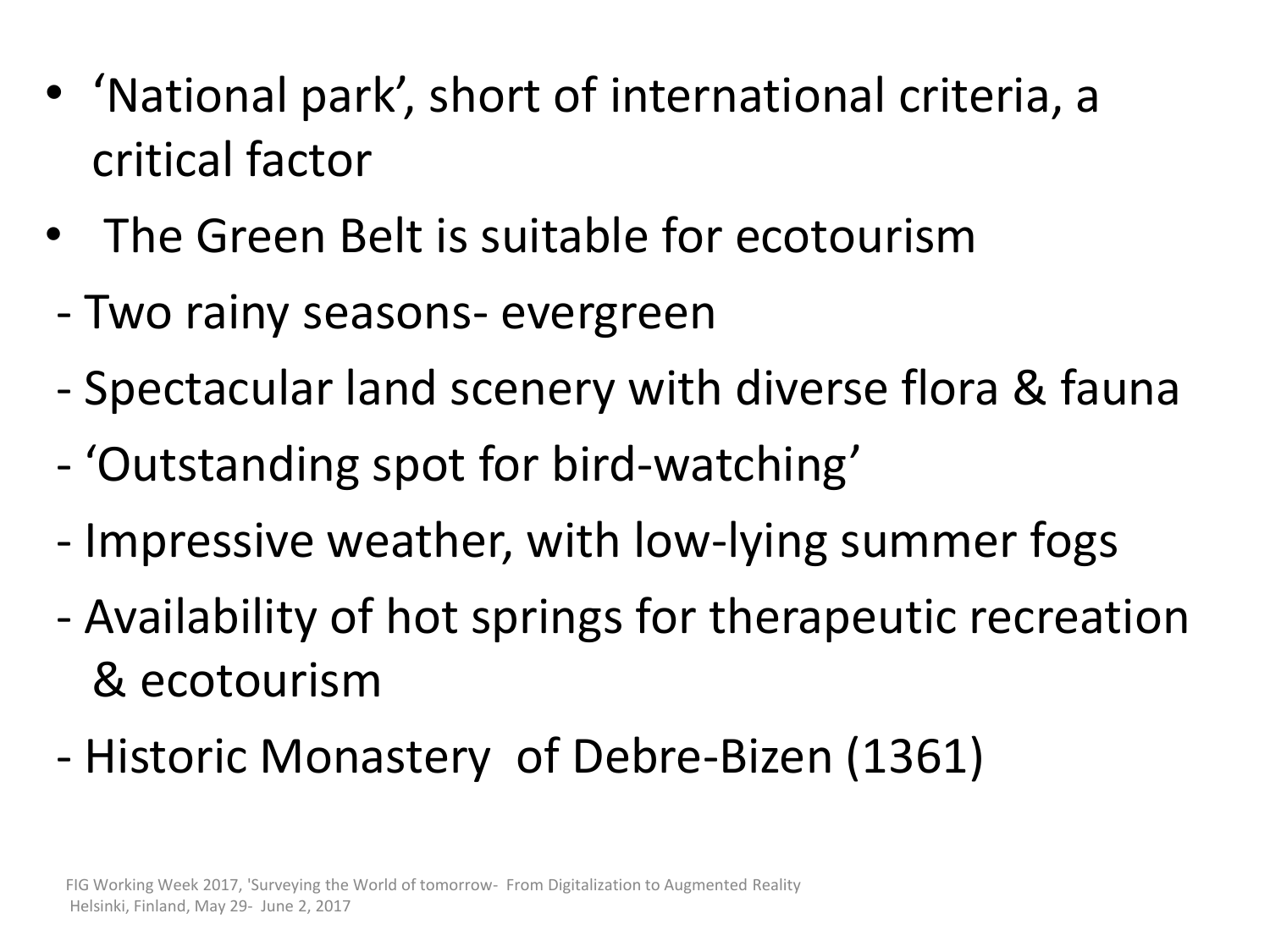7. **Conclusion and Recommendations Conclusion**: The Green Belt Area National park dev't critically needs relevant policies, legal declaration, designation & demarcation, own park mgn't & rangers, adequate budget, etc.

## **Recommendations** include:

- Competent & innovative park mgn't
- Continuous training, education & awareness-raising
- National park & ecotourism need to address the livelihood (improvement) of the local communities
- Need harmonious co-existence of BD conservation & ecotourism development